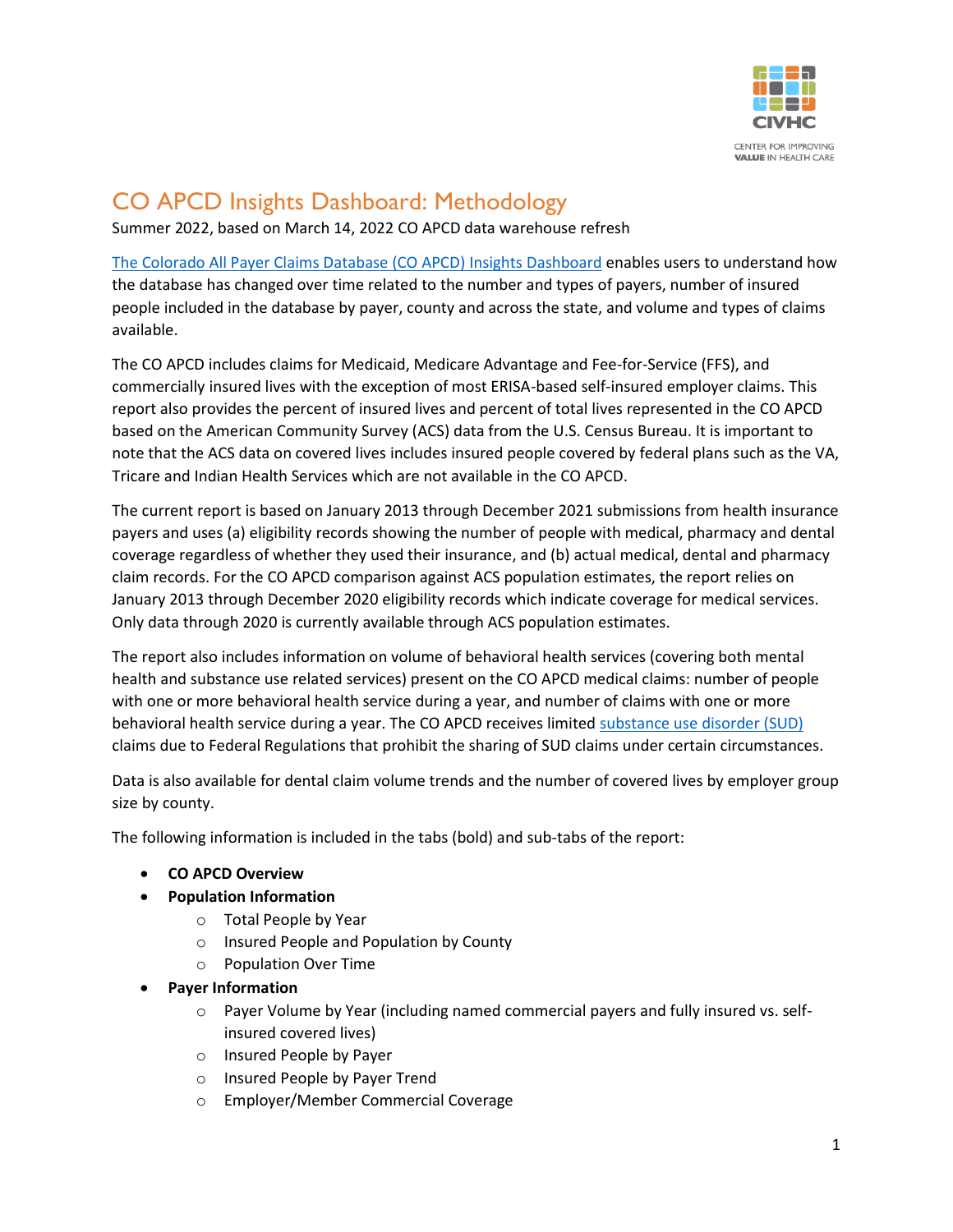- **Claim Volumes**
	- o Claim Volume by Year
	- o Behavioral Health Services
	- o Dental Services

### Definitions and Methods

#### Insured People

Each person that is uniquely identified in the CO APCD is counted as a distinct person in this report. The number of insured people represents a count of distinct persons represented in the CO APCD. This report provides information on unique insured people based on CO APCD *eligibility* records (which indicate how many people have insurance coverage regardless of whether or not they used it), and based on CO APCD *claim* records (which show the number of individuals with coverage that used services during the year).

In the **Overview tab,** counts of distinct people in the CO APCD that match the respective payer types and coverage types is based on **any coverage type during any month of the year(s) selected**. For example, Person A who has *medical, pharmacy, and dental* eligibility from January through April 2020, with no coverage of any kind for the rest of the year, is counted only once in the total number of people across all payers (and counted once in each of the three coverage types, as well). Person B who has medical eligibility from January through June 2020 and no other type of coverage during the year is also counted only once in the total. Person C who has continuous 2020 medical coverage by a commercial payer for January through November 2020, and switches to Medicare FFS in December 2020, is counted only once in the total number of people across all payers, and is counted as one person in Commercial and one person in Medicare FFS when selecting individual payer types.

Alternatively, on the **Insured People and Population by County tab**, CO APCD counts of people **only include individuals with medical coverage** (leaving out those with dental or pharmacy coverage) and only those with coverage **during the month of December of each year.** This point in time methodology was used in order to more closely align with the ACS Census data which was used for the denominator in the population percentage estimates on this tab (see more info below). As a result, individuals like Person A and Person B in the example above are dropped from the count entirely on the counts displayed on the "Insured People & Population by County" tab because they didn't have coverage in December. Person C will be counted in the All Payers and Medicare results because they did have medical coverage through Medicare FFS in December, but will not be counted in Commercial because they didn't have that type of coverage in that month.

**As a result of the methodology differences above, users should not compare totals of unique people statewide or by payer type between the two tabs. Instead, users should determine what they want to understand or convey (total unique lives at any point during a year with any type of coverage, or medical coverage only at one point in time) and select the appropriate data to reference.**

### Claim Volume

This report displays the claim volume, a count of uniquely identified claim records in the CO APCD. Each distinct claim counts as one, though a claim can cover one or more services.

#### Payer Volume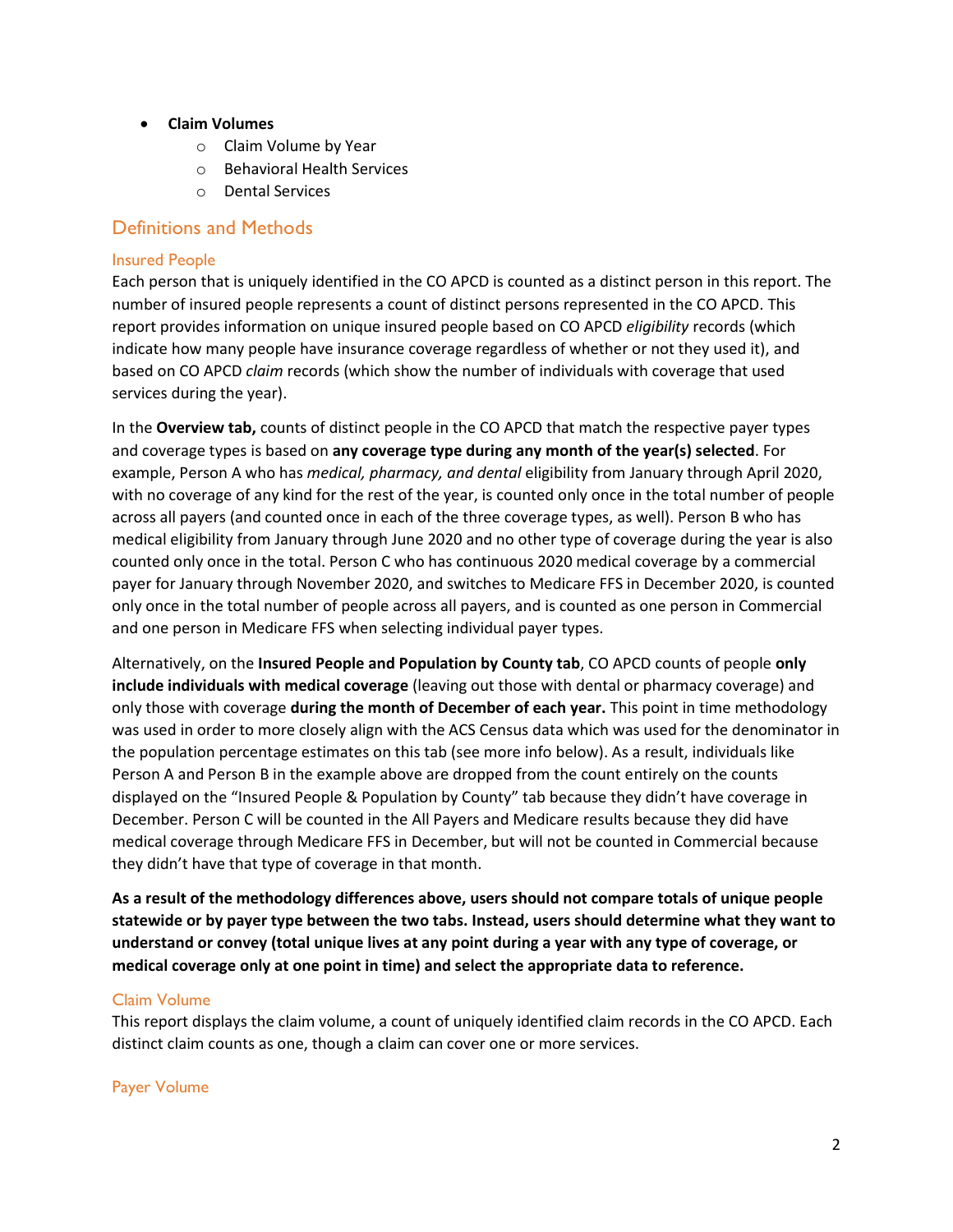Payer volume in this report provides a count of uniquely identified payers in the CO APCD. Many payers have multiple lines of business and submit them separately to the CO APCD but they are counted as one payer family in this report. For example, Aetna's PPO, HMO and self-insured submissions may be provided as separate submissions, but "Aetna" as the payer family category is counted as only one payer.

### ACS Population Estimates and CO APCD Comparison

This report also includes a comparison of the number of insured people in the CO APCD against the total state population and population with insurance—by insurance type and overall—using American Community Survey (ACS) population estimates produced by the U.S. Census Bureau. The following three ACS Subject Tables were used for total population and health insurance coverage comparisons:

- Table S2701 *Selected Characteristics of Health Insurance Coverage in the United States* (formerly titled as *Private Health Insurance Coverage by Type* through 2014)
- Table S2703 *Private Health Insurance Coverage by Type and Selected Characteristics* (formerly titled as *Private Health Insurance Coverage by Type* through 2016)
- Table S2704 *Public Health Insurance Coverage by Type and Selected Characteristics* (formerly titled as *Public Health Insurance Coverage by Type* through 2016)

For all Reporting Years, comparisons are based on ACS *5-year* estimates for *state*-level calculations, and on the ACS *5-year* estimates for *county*-level calculations. For example, the 2019 statewide values are based on comparing 2019 CO APCD numbers with the state ACS 2019 5-year estimates for the 2015- 2019 timeframe; similarly, the 2019 Denver County values compare 2019 CO APCD numbers with the Denver County, Colorado ACS 5-year estimates for the 2015-2019 timeframe.

In order to have a more appropriate comparison between CO APCD numbers and the ACS, which is based on a population sample surveyed on a rolling basis throughout the calendar year, the CO APCD information represents individuals with eligibility records for **medical services only** during the month of December of each year. If all CO APCD individuals with eligibility for medical services at any time during the 12 months of the year were included instead, the resulting number would have represented an overcount compared to the ACS sample. The CO APCD person selection used for this report should not be interpreted as the equivalent of the ACS sampling technique, but rather as a proxy created for the purposes of a directional comparison. As such, the resulting calculations should be interpreted with caution.

Two percentage calculations are displayed in the report:

- **Percent of Total Population in the CO APCD**: calculated as the number of insured people in the CO APCD that are eligible for medical coverage divided by the ACS total population estimate for the same geography. For any of the payer types selected, the numerator represents insured people in CO APCD of the selected payer type divided by the ACS-based denominator representing all people with *any* **insurance type** *and* **any uninsured individuals**. For example, when selecting "commercial" statewide, a 35% percent of total population result means that the number of commercially insured people in the CO APCD represents 35% of all Coloradans regardless of whether or not they have any insurance coverage and regardless of the insurance type they hold.
- **Percent of Insured Population in the CO APCD**: calculated as the number of insured people in the CO APCD that are eligible for medical coverage divided by the ACS population with insurance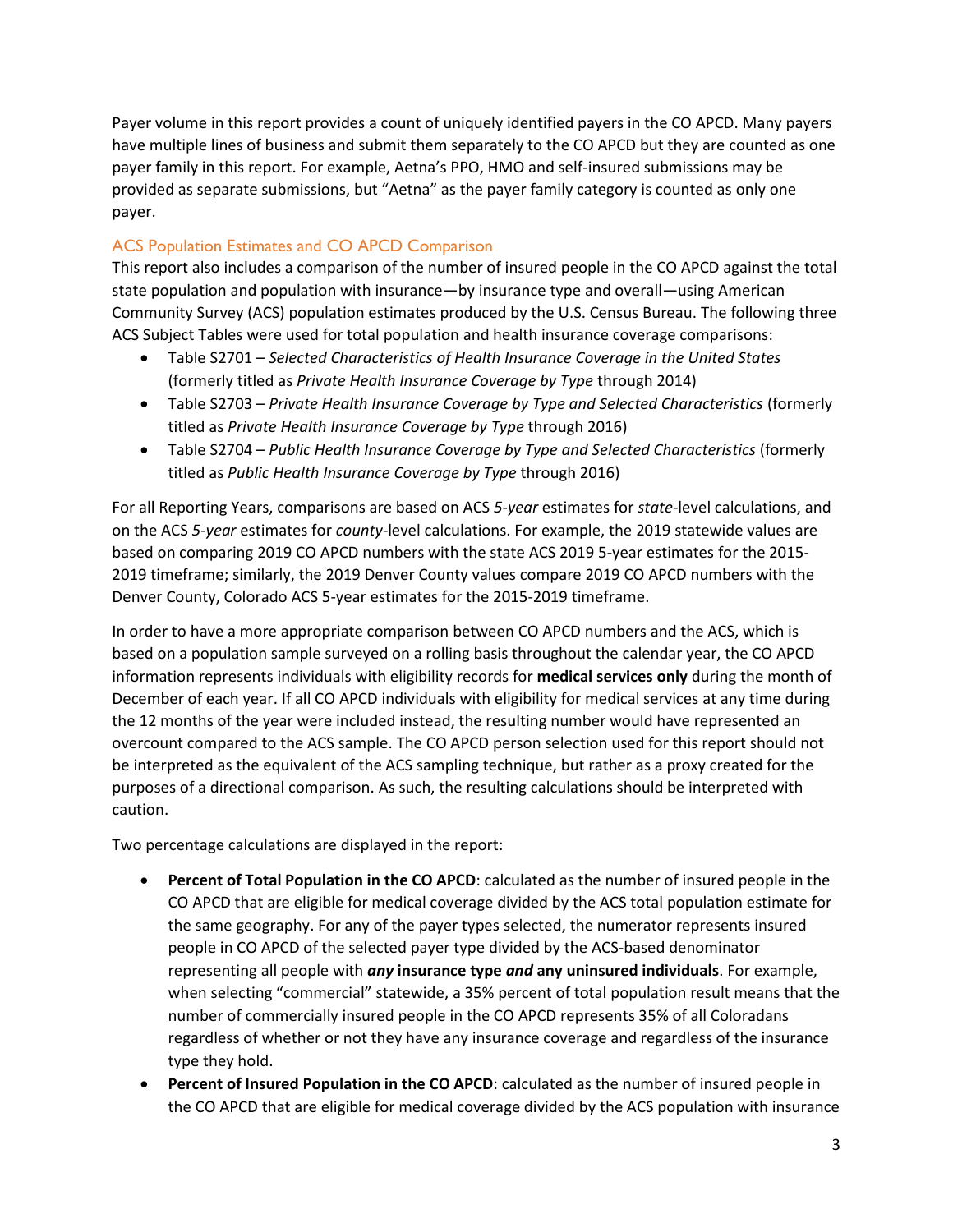estimate for the same geography. When a specific payer type is selected, the denominator reflects the estimate for number of insured people from the ACS **specific to that payer type**. For example, a result of 50% for commercial means that out of the commercially insured Coloradans as estimated by the ACS for the respective geography, the CO APCD has an estimated 50% of those lives included. **NOTE**: ACS estimates for Medicare Advantage covered lives are not available, therefore Insured Population and Percent of Insured Population reflect N/A when Medicare Advantage is selected.

For these two calculations, values above 100% are occasionally possible due to the difference in methodologies used for numerator and denominator. In the report, values above 100% are displayed as 100%.

The report also includes ACS estimates for total population and for insured and uninsured population, at the state and county level.

### Demographic Characteristics

The statistics used for comparison with the ACS estimates, and those that are displayed at the county level are based on Colorado residents only, while the rest include non-Colorado residents as well, if they appear in the CO APCD. For people with medical coverage, the portion of non-CO residents in the CO APCD (based on either a known state other than CO or an unknown zip code) is .5%-3% depending on the year being evaluated. Resident status is determined based on the most recent insurance eligibility record available in a given year, which indicates whether the person resides in a ZIP code within Colorado. All calculations are based on where Colorado residents live, not where they received care.

### Geographic Groupings

Geographic breakdowns in the report are available across the 64 Colorado counties.

# Payer Types and Payer Detail

#### **General Payer Type Information**

The main payer types available in this report are: Commercial, Medicaid, Medicare Advantage, Medicare Fee-For-Service (Medicare FFS), and a combination of all four types labeled as "All Payers."

#### **Assigning Payer Types**

**For counts based on eligibility records**, payer type is defined based on primary insurance information at the person-eligibility-month level, meaning that a person is counted with coverage for a payer type if they had at least one month of coverage with the payer type during the year. As a result, one person may be counted as having more than one payer type during the year. Similarly, one person may be counted for multiple payers during the year. **For counts driven by claims**, payer type is defined based on the payer information present on the claim.

#### **Payer-specific Caveats**

**On the Overview tab**, Medicare Advantage, Medicaid, and Medicare FFS show multiple payers providing coverage for those plans. This is because multiple payers provide coverage for Medicare Advantage and Medicaid plans. Payers who pay for Medicare Part D are included in the Medicare FFS category, therefore there are multiple payers listed under Medicare FFS.

**On the Insured People by Payer tab**, data is displayed for commercial payers at the payer level, and for public payers, specifically Medicare FFS, and Medicaid. For commercial payers, the number of lives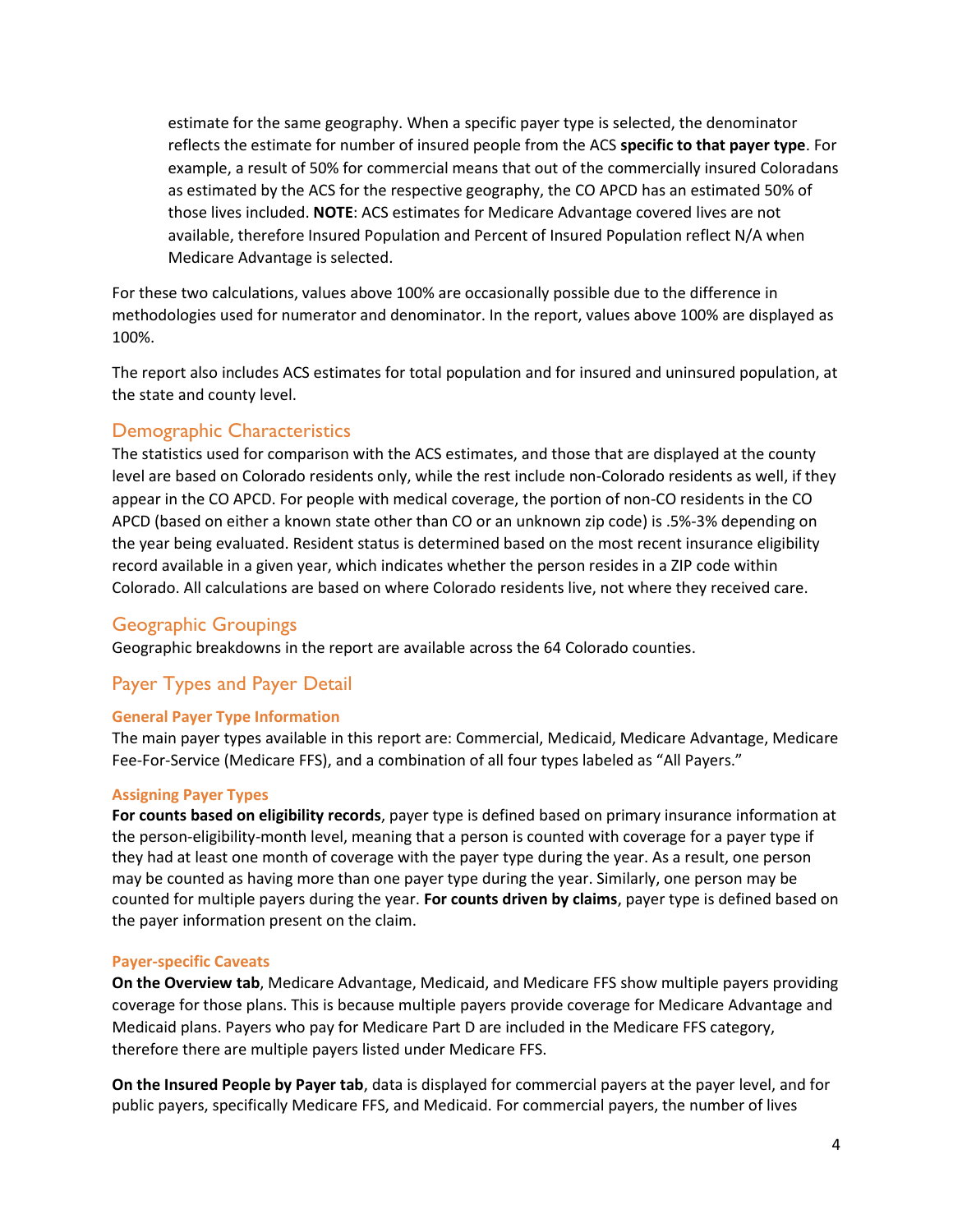includes those with Medicare Advantage. This tab also shows the number of insured people covered by self-insured employers and fully insured employers, overall at the payer-level (for "All Coverage Types") as well as within each coverage type (when selecting "Medical", "Pharmacy" or "Dental").

Self-insured employers pay directly for all health insurance claims incurred by their employees and dependents as opposed to employers who are fully insured and purchase through a typical group insurance arrangement. Self-insured counts in the report are computed based on the presence of a selfinsurance indicator in either the risk basis field, the coverage type code field, the market category code field or the insurance product type code field. The report displays blank values for self-insured people for payers who either do not offer self-insured plans or are not submitting self-insured data. ERISAbased self-insured data is voluntary, so most data included in the CO APCD reflects non-ERISA selfinsured plans.

Payers who only offer one type of coverage (i.e. dental or pharmacy), will have the same number represented in both the "all coverage types" and "all claims types" as well as in the specific coverage and claims category type. For example, Delta Dental shows over a million claims in the "All Claims Type" results as well as in the "Dental Claims" results.

Since not all payers indicate fully vs. self-insured coverage in their submitted records or have selfinsured lines of business, total covered lives may not always directly match self-insured and fully-insured totals for some payers. Claims versus coverage for Dental and Pharmacy may be inconsistent for some payers due to submission practices. CIVHC is actively working with submitters to better understand and address data submission quality. Contact us at [info@civhc.org](mailto:info@civhc.org) for more information related to a specific payer, or visit the Report Resources section on the dashboard page for a more detailed payer submission document.

#### **Medicare Fee For Service (FFS) Claims Submissions**

Medicare FFS claims for medical and pharmacy are submitted on an annual or quarterly basis as opposed to a monthly basis for all other payers. For 2021, some medical and pharmacy claims data are available from supplemental plans, however, it is important to note when viewing Medicare FFS data and all payer data, complete claims for Medicare FFS are not represented. Complete claims for Medicare FFS are available for medical claims through December 2020, and for pharmacy claims through December 2019. Medicare FFS does not offer dental coverage and therefore it is not available. For more information about what's currently available in the CO APCD (paid through dates), [click here.](https://www.civhc.org/get-data/co-apcd-overview/data-submission/)

# Coverage Types

Coverage types are determined based on indicators on CO APCD eligibility records and provide information on whether a person has coverage for medical, pharmacy, dental (or a combination of these), in a given month.

# Claim Types

Claim types are determined based on the source file and layout of the submitted claim that identifies it as medical or pharmacy claim. Claims are classified as a dental claim type if they have a Dental Procedures and Nomenclature codes (CDT) present on each claim line, or if they were submitted to the CO APCD by a dental carrier (i.e. a submitter of dental service claims records only, no medical or pharmacy records).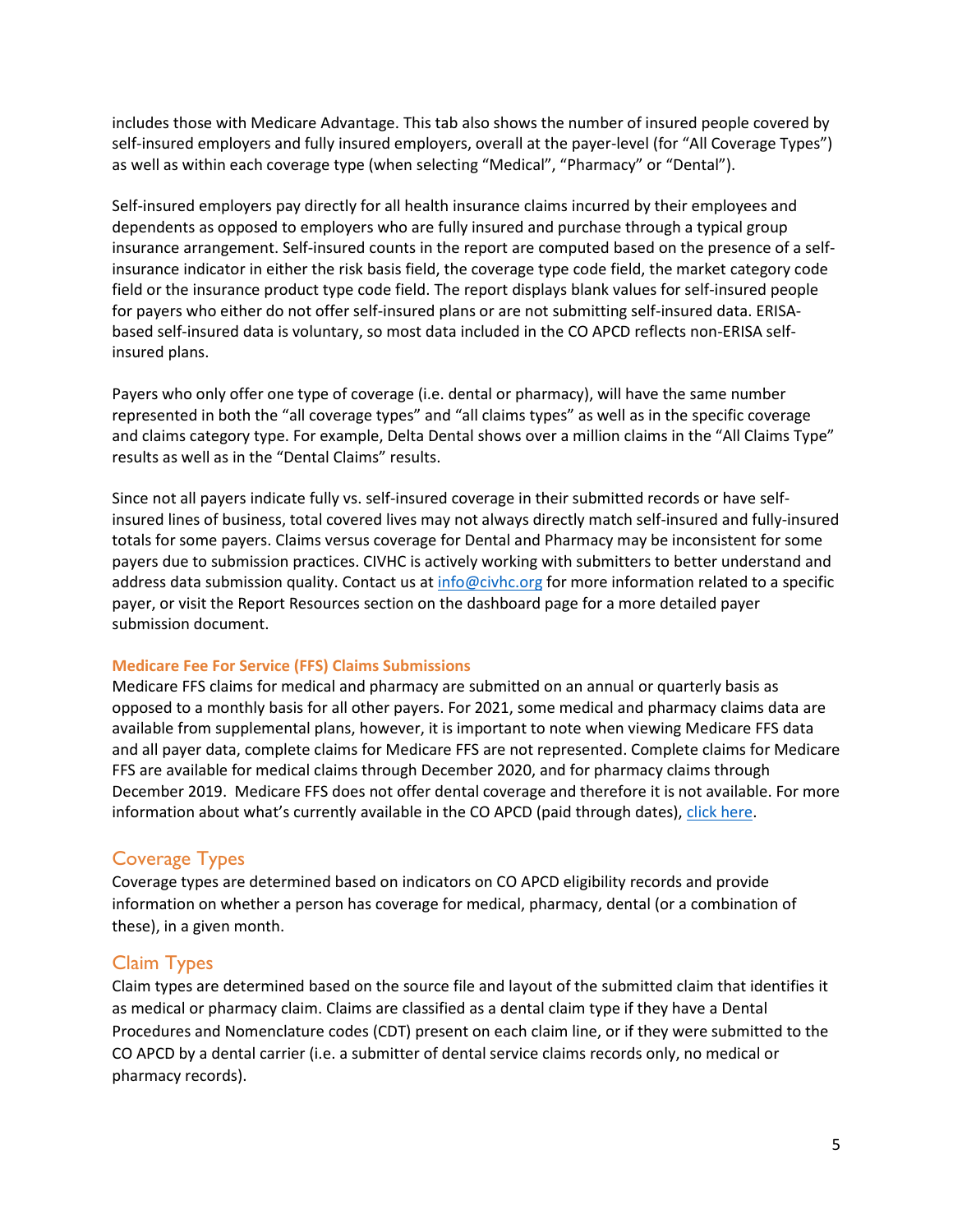### Behavioral Health Services

Behavioral health services refer to services on medical claims which have at least one diagnosis code (ICD-9 or ICD-10) on the claim—among all admitting, principal or secondary diagnoses—categorized as a mental illness diagnosis<sup>i</sup>, or at least one of the procedure codes (ICD-9, ICD-10 or HCPCS codes) classified as: *psychological and psychiatric evaluation and therapy*, or *alcohol and drug rehabilitation/detoxificationii* .

As mentioned in the introduction, the CO APCD receives limited [substance use disorder \(SUD\)](https://www.civhc.org/2019/03/21/plaintalk-blog-why-the-co-apcd-does-not-have-substance-use-disorder-claims/) related records due to Federal Regulations. For a list of the codes used to calculate behavioral health codes and a breakout of SUD vs Behavioral Health codes, download our [Behavioral Health and Substance Use](https://www.civhc.org/wp-content/uploads/2020/08/Behavioral-Health_Substance-Use-Volume-CO-APCD-8.17.2020.xlsx)  [Volume Excel file.](https://www.civhc.org/wp-content/uploads/2020/08/Behavioral-Health_Substance-Use-Volume-CO-APCD-8.17.2020.xlsx) (Please note that data in the downloadable file does not exactly match the dashboard results because it is based on an older data warehouse refresh).

# Employer/Member Commercial Coverage by Group Size

Statistics for employer and member coverage by employer group size are based on eligibility records from commercial payers only, and include records with any coverage type. Calculations have been restricted to the 2017-2021-time frame due to changes over time in the data collection of the Market Category Code field, which is the key field used for this analysis. Group size categories are based on the Market Category Code field except for the 'Self-Insured' category, which is defined based on multiple fields (refer to the self-insured counts definition available for the Insured People by Payer tab, in the Payer-specific Caveats section above). Employer counts are calculated as counts of distinct Employer Tax ID values submitted on eligibility records. Geographical breakdowns are based on the county of residence of the insured person, rather than the county of the employer.

Statistics are available with the following breakdown categories:

- **Self-Insured:** Employer-based coverage where the company takes on the responsibility of paying all medical claims. These employers can contract for insurance services with a third-party administrator, or they can be self-administered. $1$
- **Individuals (non-group)**: Policies sold and issued directly to individuals.
- **Employers with 1 to 100 employees:** Policies sold and issued directly to employers having 100 or fewer employees.
- **Employers with 101 or more employees:** Policies sold and issued directly to employers having 101 or more employees.
- **Other types:** Policies sold directly to an individual on a franchise basis or as group conversion policies, policies sold and issued directly to small employers through a qualified association trust, and polices sold to other types of entities.

# Data Suppression

 $\overline{\phantom{a}}$ 

Following privacy protection standards used by the Centers for Medicare & Medicaid Services (CMS), data points resulted from the CO APCD are suppressed if they represent fewer than 11 units, for example, fewer than 11 insured people, or fewer than 11 claims. Data points impacted by low volume are displayed as blank values on the dashboard. Suppression is not applied for number of payers.

<sup>1</sup> <https://www.healthcare.gov/glossary/self-insured-plan/>